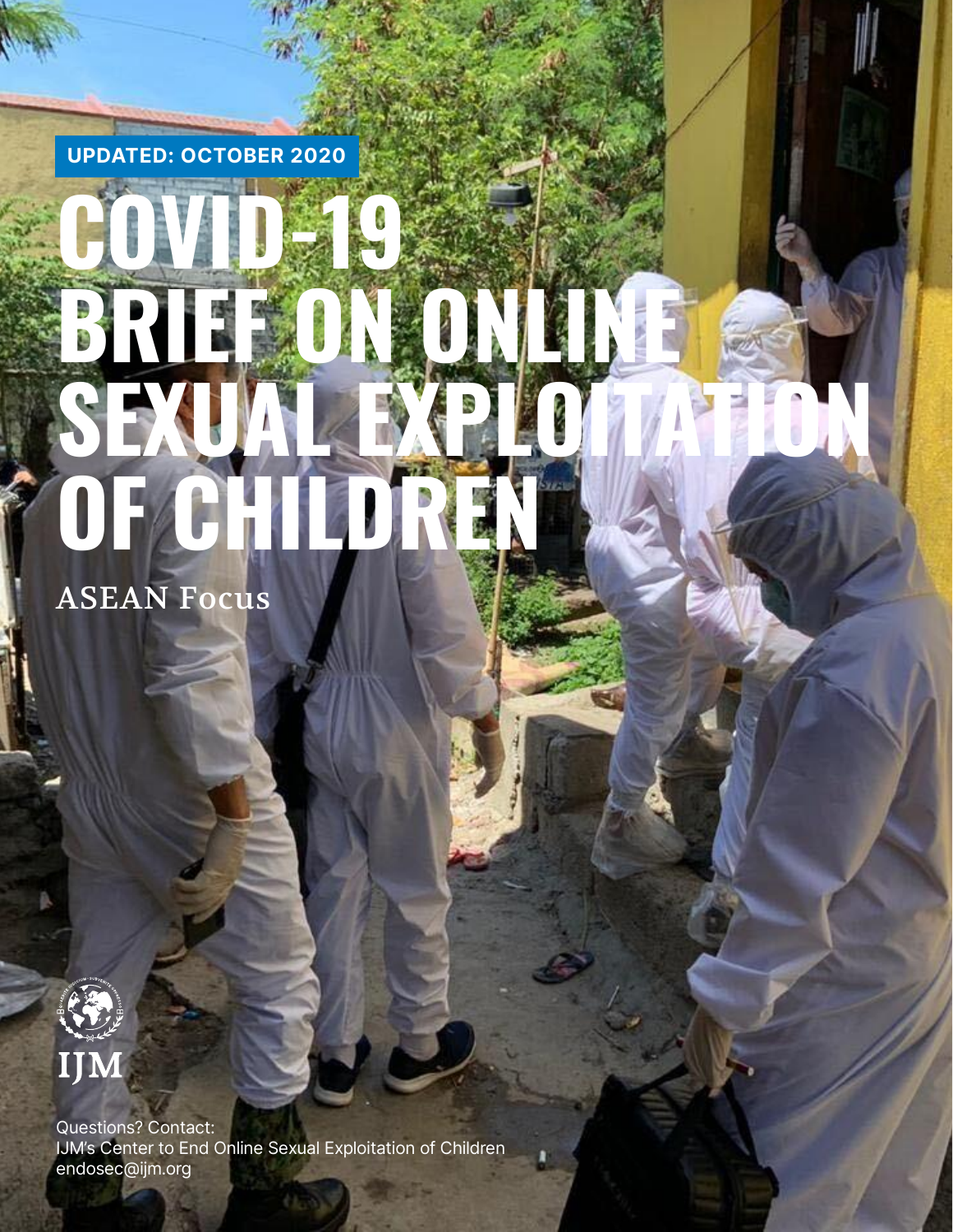### **Updated COVID-19 Brief on Online Sexual Exploitation of Children**

#### ONLINE SEXUAL EXPLOITATION OF CHILDREN BACKGROUND

Historically, many nations in ASEAN (Association of Southeast Asian Nations) have been a destination for foreign and domestic offenders seeking to sexually exploit or abuse children in person. These offenders can now use numerous mobile and online tools—including social media, online networks, livestreaming applications, video-sharing sites, and the dark web—to direct and watch live child sexual abuse with relative anonymity.

Internet-based child sexual exploitation in various forms may be occurring in ASEAN nations with minimal detection and reporting to document the scale or prevalence or to identify victims in urgent need of interventions. This broad category of online harms includes the direct manipulation or "grooming" of children by sex offenders online, the distribution of previously produced child sexual exploitation materials (CSEM), and the trafficking of children by adults to create new CSEM, the form of online sexual exploitation of children (OSEC) that IJM has combatted in the Philippines since 2015. These new CSEM can take the form of photos, videos or livestreamed abuse and are often produced commercially (in exchange for compensation of some sort, usually money).

In OSEC, sex offenders communicate online with traffickers, paying them to live-stream sexual abuse and exploitation of children directed by the remote offender in real time. In the cases IJM has worked on, the abusive conduct in online sexual exploitation of children is *rarely limited* to erotic displays. It usually

includes forcible sexual penetration constituting rape in the Philippines and most other jurisdictions. Footage and chat records reveal that sex offenders issue specific and graphic abuse instructions to inperson traffickers.

The demand for live-streamed OSEC in the Philippines is largely fueled by foreign sex offenders. The same may be true for other ASEAN member nations, but research is needed to confirm.

Based on IJM's own data from its collaborative casework in the Philippines, OSEC traffickers are typically financially motivated adult female (about 65%) relatives or close associates (e.g., neighbors) of victims, about half of which are 12 years old or younger at the time of rescue. About 20% of victims are boys; this is a much higher representation of boys than typically seen in establishment and street-based sex trafficking.

Typical online sex offenders who direct and purchase OSEC from the Philippines—by sending payment through money transfer agencies—are sexually motivated, English-speaking men in or from demandside countries (in regions such as Europe, North America, and Australia). The very limited data available indicates that, among confirmed criminal OSEC buyers with known ages, more than half are 50- 59 years old.

More information can be found in IJM's OSEC Study, **Online Sexual Exploitation of Children in the Philippines: Analysis and Recommendations for Governments, Industry, and Civil Society.** 

- **[Download the Full Study](https://www.ijm.org/documents/studies/Final-Public-Full-Report-5_20_2020.pdf)**
- **[Download the Study Summary](https://www.ijm.org/documents/studies/Final_OSEC-Public-Summary_05_20_2020.pdf)**
- **[Watch the Webinar](https://youtu.be/v2gdboQFW_Y)** (English Subtitles Available)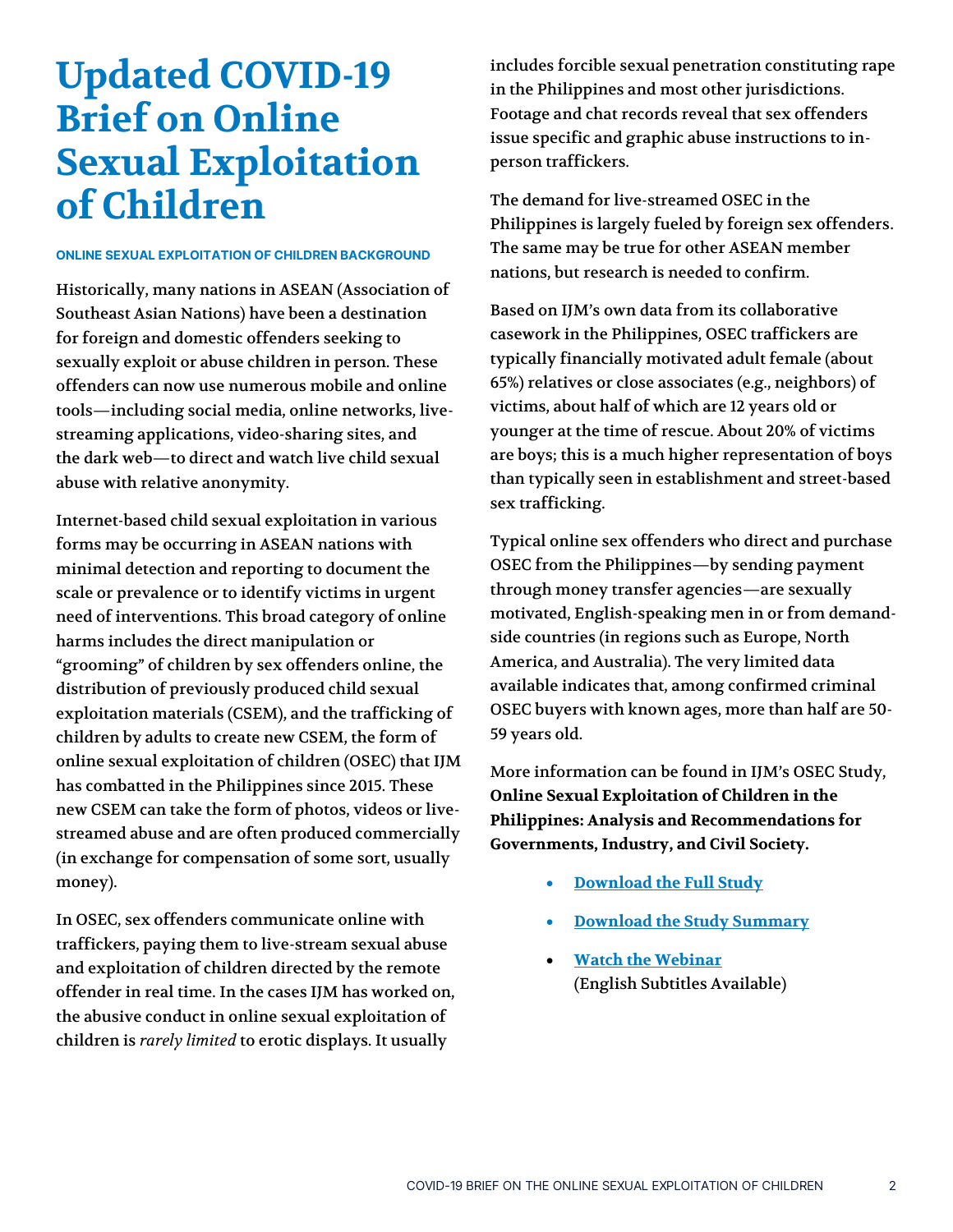#### ASEAN NATIONS SNAPSHOT: NATIONAL CENTER FOR MISSING & EXPLOITED CHILDREN CYBERTIPS

The U.S.-base[d National Center for Missing & Exploited Children](https://www.missingkids.org/gethelpnow/cybertipline#bythenumbers) (NCMEC) has published data related to CyberTipline reports received from electronic service providers and other sources in 2019. NCMEC made available to 242 countries or territories, including ASEAN member nations, CyberTips related to online child sexual exploitation of all forms. The table below lists ASEAN member nations with their corresponding 2019 CyberTip totals, global ranking by number of CyberTips, and global ranking by number of CyberTips adjusted for population.

| <b>NATION</b>      | <b>CYBERTIPS</b> | <b>GLOBAL RANK</b><br>(CYBERTIPS) | <b>GLOBAL RANK</b><br>(CYBERTIPS PER CAPITA) |
|--------------------|------------------|-----------------------------------|----------------------------------------------|
| <b>Philippines</b> | 801,272          | 6th                               | 15th                                         |
| <b>Malaysia</b>    | 183,407          | 20th                              | 23rd                                         |
| <b>Cambodia</b>    | 91,458           | 27th                              | 26th                                         |
| <b>Thailand</b>    | 355,396          | 13th                              | 28th                                         |
| <b>Brunei</b>      | 2,070            | 139th                             | 35th                                         |
| <b>Myanmar</b>     | 233,681          | 18th                              | 42 <sub>nd</sub>                             |
| <b>Vietnam</b>     | 379,554          | 12 <sup>th</sup>                  | 46th                                         |
| <b>Lao PDR</b>     | 23,599           | 67th                              | 57th                                         |
| <b>Indonesia</b>   | 840,221          | 4th                               | 58th                                         |
| <b>Singapore</b>   | 18,426           | 73rd                              | 66th                                         |

#### COVID-19 IMPLICATIONS, INCREASED CSEM DISTRIBUTION, AND INCREASED RISKS OF OSEC

There has been for years, and continues to be, a growing global demand by sex offenders for new child sexual exploitation materials. That demand includes in live streaming, as the UK National Crime Agency considers livestreaming [one of the emerging threats](https://www.iicsa.org.uk/key-documents/17805/view/internet-investigation-report-march-2020.pdf) to children today.

During the pandemic, governments and partners around the world are reporting a surge in violence against women and children, including online, exacerbating the vulnerability of children. COVID-19 lockdowns created the perfect storm for increases in online sexual exploitation of children. OSEC as committed by traffickers is a crime of opportunity. Moreover, quarantined child sex offenders are spending more time online and vulnerable children are also confined at home, often with their traffickers.

In April 2020, the UK National Crime Agency (NCA) predicted [a rise in online child sexual abuse](https://www.nationalcrimeagency.gov.uk/news/onlinesafetyathome) during the COVID-19 pandemic, while the WePROTECT Global Alliance released an [Intelligence Brief](https://static1.squarespace.com/static/5630f48de4b00a75476ecf0a/t/5ebc58d038eb072b909874ca/1589401809129/Impact+of+COVID-19+on+Online+Child+Sexual+Exploitation.pdf) on the impact of COVID-19, indicating the "highly probable" increase of online child sexual exploitation.

As the data below show, those predictions are in many ways substantiated, meaning there has never been a more urgent time to strengthen systems that protect children from OSEC.

- For instance, the eSafety Commissioner, Australia's national independent regulator for online safety, recorded <u>an 86-percent increase</u> in image-based abuse reported to its office over the three weeks preceding April 9, 2020.
- The Australian Federal Police (AFP) and the Australian Center to Counter Child Exploitation (ACCCE) have observed the <u>emergence of child abuse forums</u> established as a result of COVID-19 stay-at-home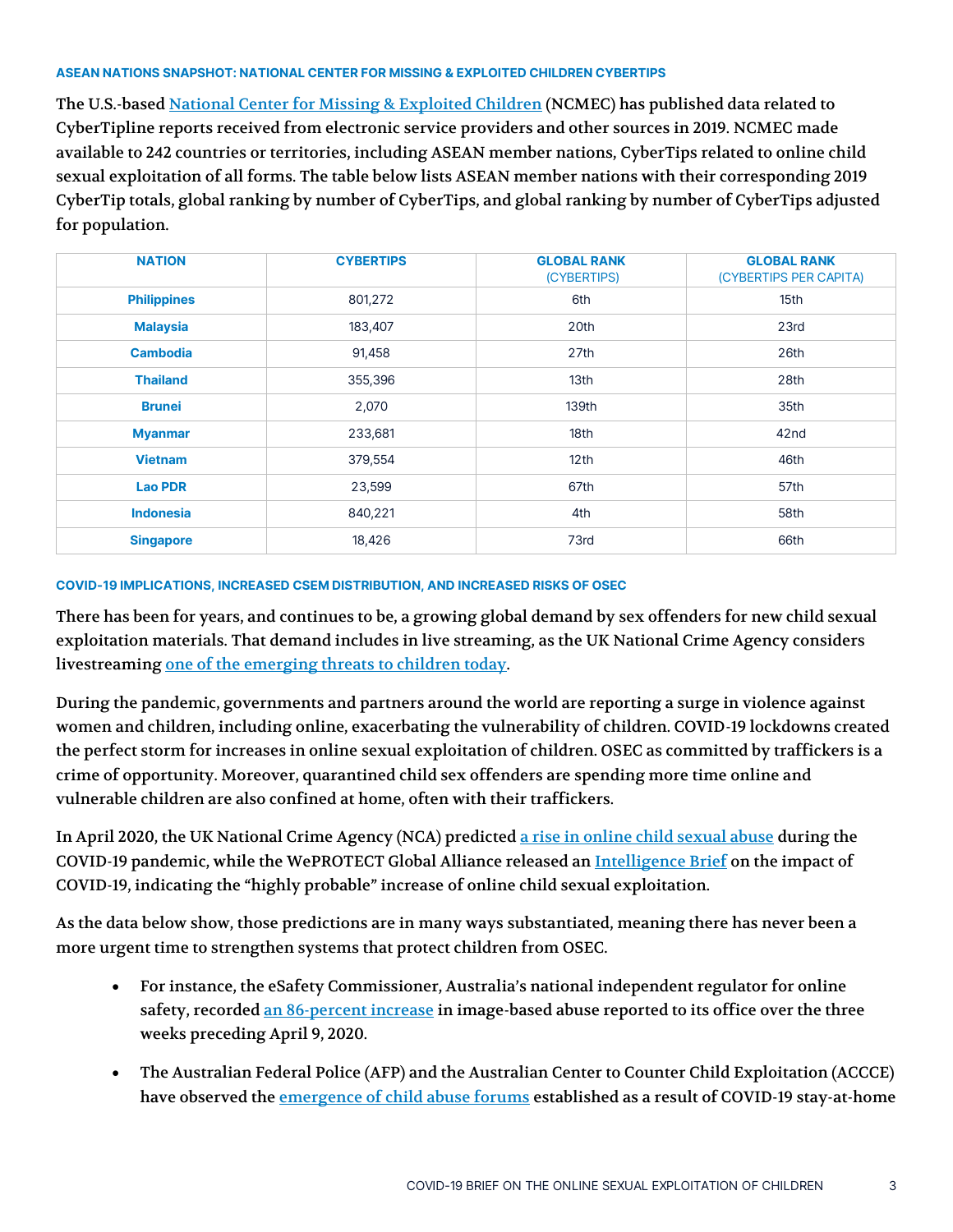measures. Moreover, they learned about child sexual abus[e sites crashing](https://www.abc.net.au/news/2020-05-20/afp-concerned-by-child-exploitation-spike-amid-coronavirus/12265544) during the pandemic due to the increased volume of traffic.

• In April, May and June 2020, reports to the ACCCE [increased by 122%](https://www.afp.gov.au/news-media/media-releases/predators-exploiting-kids-online-during-virus-second-wave) compared to the same period last year.

Similarly, data and case investigations out of Europe equally reveal that demand-side child sex offenders pose a significant and growing threat to children globally and must be restrained through improved private industry detection, international law enforcement collaboration, and appropriately strong sentencing. For example:

- In March 2020, [Europol](https://www.europol.europa.eu/newsroom/news/catching-virus) reported significant increases in the downloading of CSEM in Spain and attempts to access CSEM websites in Denmark.
- The [UK National Crime Agency's](https://www.nationalcrimeagency.gov.uk/news/onlinesafetyathome) most recent intelligence shows there are at least "300,000 people in the UK who pose a sexual threat to children," including online;
- In July 2020, Germany reported on a "[30,000 suspect](https://www.bbc.com/news/world-europe-53224444)" investigation involving CSEM production and sharing, leading to the largest such *prosecution* in German history involving children as young as three months old; and
- In July 2020, Europol announced a "massive investigation" in [Italy](https://www.europol.europa.eu/newsroom/news/massive-investigation-in-italy-combating-online-child-sexual-abuse) combating online child sexual abuse.

Because OSEC is a global crime of supply and demand, the increased demand in CSEM can easily lead to increases in new sex offending against children to meet that demand. In their **Exploiting Isolation report** released in June, Europol states:

• "The demand for such [CSAM] material perpetuates the ongoing abuse of children by [offenders] and others. It is likely that the increase in the circulation of online CSAM in recent weeks will continue to feed the cycle of physical sexual abuse of children and their victimisation in real life and online."

Further, a July 2020 [report](https://www.osce.org/odihr/human-trafficking-COVID-19-report) by the Organization for Security and Co-operation in Europe's Office for Democratic Institutions and Human Rights (OSCE-ODIHR) and UN Women noted an increased number of reports of child abuse during the period of COVID-19 emergency measures, including new ways to sexually exploit and abuse children, such as the livestreaming of child sexual abuse. The report also acknowledged isolation with potential perpetrators as an additional risk factor for children to become victims of trafficking, especially for the purpose of sexual exploitation.

In the Philippines, the trafficking of children to create new CSEM has continued during the pandemic, as has the collective response to this crime. During the lockdown in the Philippines, collaborations among domestic and foreign law enforcement, in partnership with IJM, has led to **20** Philippine law enforcement-led operations that rescued and safeguarded **76** victims and at-risk individuals, and arrested **16** suspected OSEC traffickers. In one such case, 15 victims—[13 of whom are minors](https://osec.ijm.org/news/?p=772)—were safeguarded during an operation in Mindanao. The Philippine Department of Justice, for its part, also secured three convictions against OSEC traffickers through epromulgations or judgment hearings.

Finally, in the midst of all these increased reports of CSEM distribution and disturbing cases of child sexual abuse to create new CSEM, the true increase in the incidence of OSEC remains unknown. The reality is, to our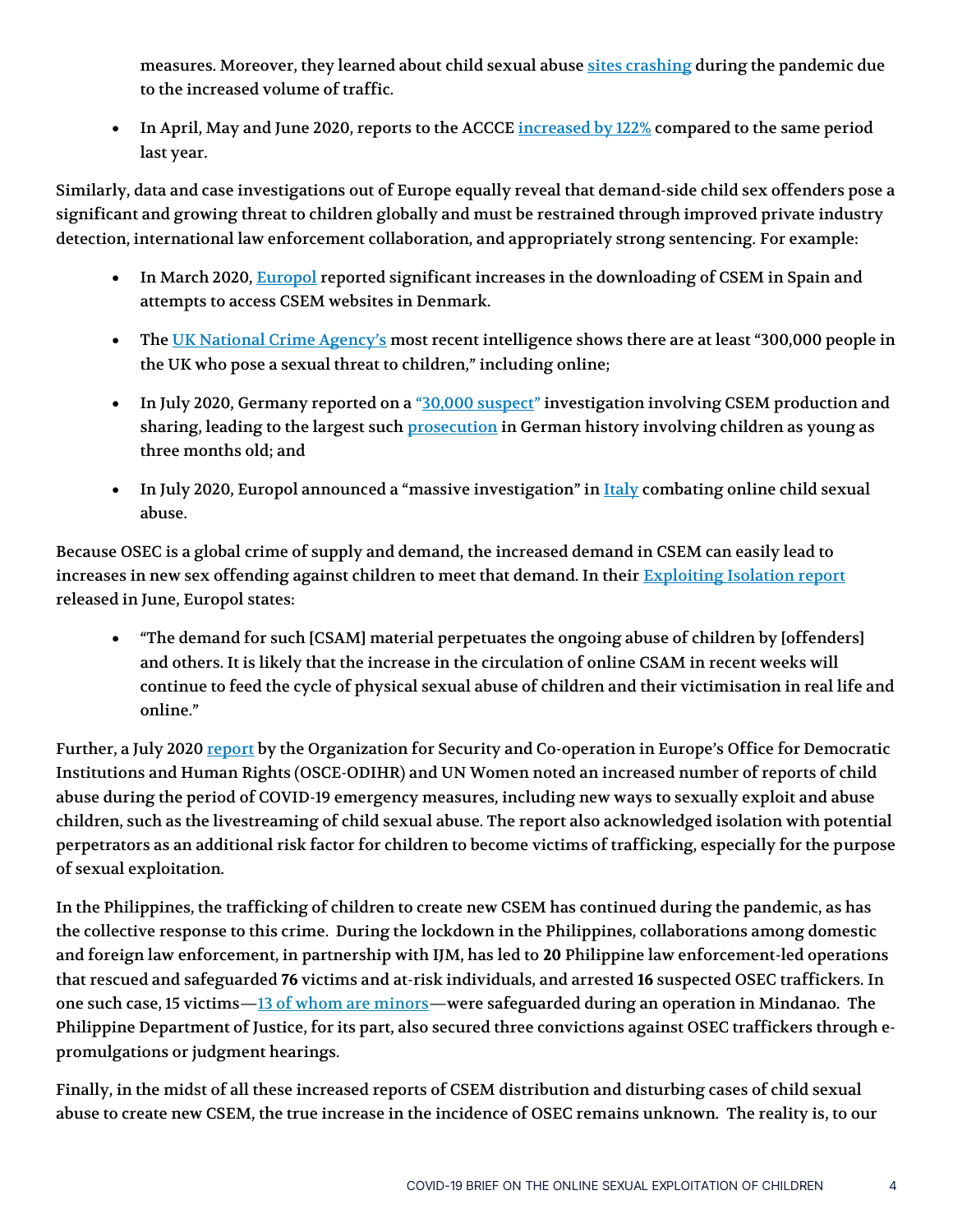knowledge, electronic service providers are not currently detecting livestreamed abuse or production of new CSEM, while financial sector entities (i.e. money transfer agencies and banks) are generally failing to detect and report suspicious financial transactions related to child sexual exploitation. As a result, it is difficult to measure the increase in the actual incidence of OSEC as a result of the COVID-19 crisis. Still, NGOs, global law enforcement, and [government officials](https://manilastandard.net/news/national/331101/yedda-probe-online-sexual-exploitation-of-kids.html) remain deeply concerned about continued increases in reports and other indicators of the increased threat of OSEC corresponding to the pandemic.

#### RESPONSE CONSIDERATIONS

- 1) **Prioritize Protection from Violence.** It is critical for all governments to prioritize protecting vulnerable populations from violence as part of their response to the pandemic, so that vulnerable populations made even more vulnerable by the pandemic are not left without the protection of the law. Among the most vulnerable are children trafficked by adults to create new CSEM, including in live streaming.
- 2) **Resource Specialized Law Enforcement.** ASEAN member nations and all governments can ensure that their law enforcement units with a mandate to investigate and intervene in OSEC cases have the necessary resources (including proper budget, staffing, PPE) to investigate OSEC cases, rescue victims and arrest perpetrators during the pandemic. This could be a core component of the ASEAN Regional Plan of Action and National Plans of Action to implement the Declaration on the Protection of Children [from all Forms of Online Exploitation and Abuse in ASEAN.](https://asean.org/storage/2019/11/3-Declaration-on-the-Protection-of-Children-from-all-Forms-of-Online-Exploitation-and-Abuse-in-ASEAN.pdf)
- 3) **Increase International Collaboration.** Increased collaboration with foreign law enforcement agencies who can provide referrals to domestic law enforcement can help uncover OSEC cases that may otherwise go undetected while children are at home without access to friends, teachers, or others to whom they might disclose.
- 4) **Improve Tech Detection & Reporting.** Artificial intelligence technologies deployed by device manufacturers and electronic service providers, including social media companies, are urgently needed to significantly improve the timely detection, disruption, and reporting of OSEC crimes. We need to imagine a world where offenders cannot so easily create and share live streams, videos and photos of the most horrific crime scenes of child sexual abuse.
- 5) **Improve Financial Detection & Reporting.** Improvements in the use of OSEC indicators or signals by international money remittance agencies and correspondent banks to proactively detect, disrupt, and report OSEC suspicious transactions is critical to timely identification of offenders and interventions to protect victims.
- 6) **Resource Social Services.** Ensure social service agencies have necessary resources to provide critical recovery and rehabilitation services to survivors of all forms of OSEC. Utilize trauma-informed childprotective measures in all OSEC prosecutions, including remote testimony for child victims.